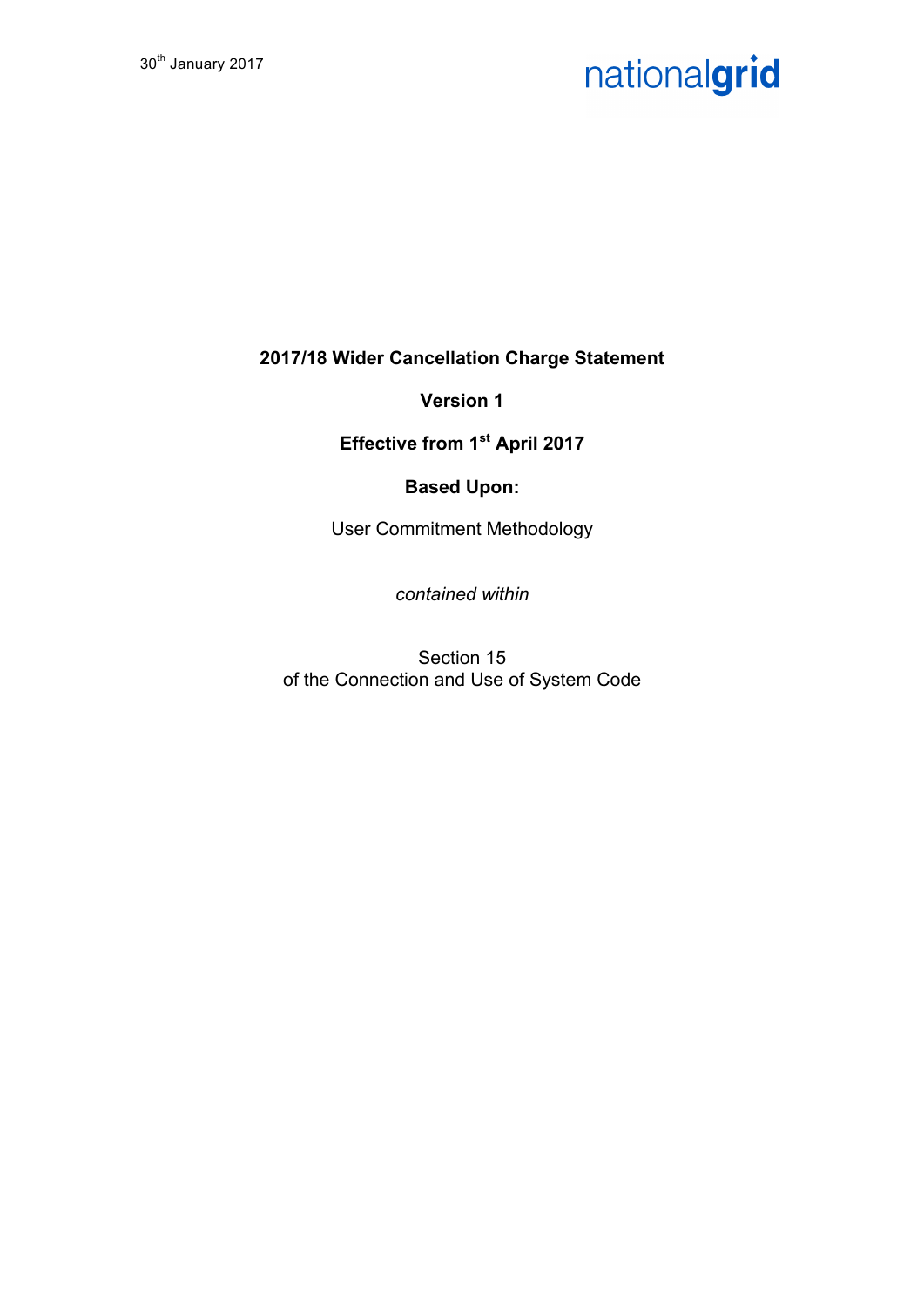#### **1. Wider Cancellation Charge Tariff Statement**

#### **1.1 Introduction**

This document is a statement which contains the 2017/18 tariff for the Wider Cancellation Charge payable by users who wish to terminate agreements and/or reduce Transmission Entry Capacity (TEC) or Developer Capacity.

This document also shows the various parameters and variables used to calculate this tariff as well as a forecast for the period through to financial year 2020/21.

#### **1.2 Background**

Arrangements for generation user commitment have been codified as Section 15 of the Connection and Use of System Code (CUSC) as a result of the CUSC Modification Proposal (CMP) 192. The arrangements have replaced the interim Final Sums methodology and the Interim Generic User Commitment Methodology (IGUCM) for generators.

This became effective from 1<sup>st</sup> April 2013.

For full details of the arrangements please refer to CUSC Section 15. A National Grid CMP192 guidance document is also available at:

http://www2.nationalgrid.com/uk/services/electricity-connections/policies-and-guidance/

Following the implementation of CMP222 (User Commitment for Non-Generation Users) on 1<sup>st</sup> April 2015 there is also a requirement for Interconnectors and Pumped Storage to secure under CUSC Section 15.

In addition, CMP223 (Arrangements for Relevant Distributed Generators under the Enduring Generation User Commitment) was implemented on 1<sup>st</sup> April 2016. CMP223 requires embedded generation to secure a different percentage to directly connected generation under CUSC Section 15, as detailed within section 5 of this statement.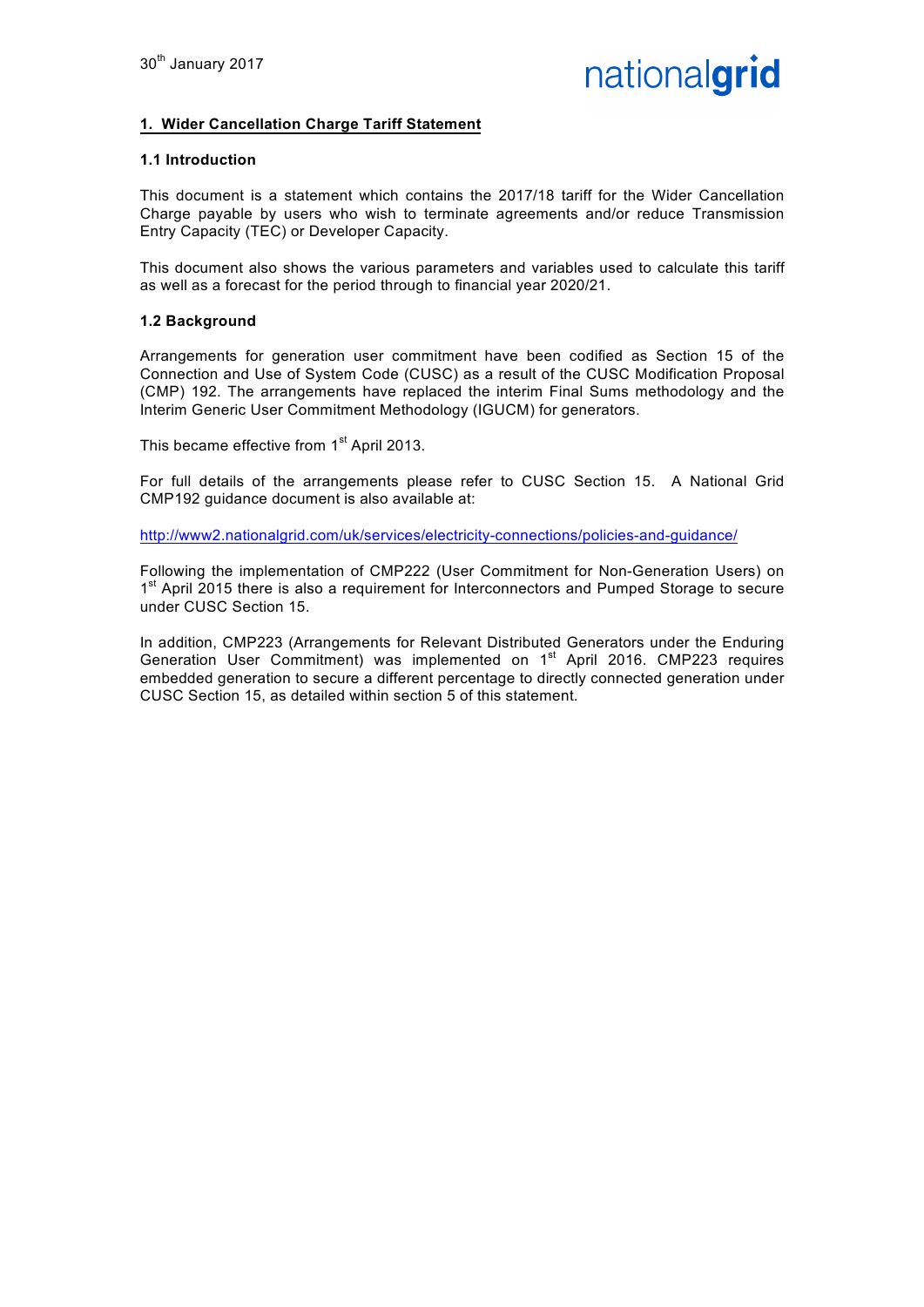#### **1.3 2017/18 Cancellation Charge Tariff Statement**

# nationalgrid

| Zone           | <b>Tariff</b><br>(£/MW) | Zone           | <b>Tariff</b><br>(E/MW) | Zone           | <b>Tariff</b><br>(E/MW) |
|----------------|-------------------------|----------------|-------------------------|----------------|-------------------------|
| A1             | £6,406.44               | H1             | £0.00                   | N7             | £0.00                   |
| A2             | £0.00                   | H <sub>2</sub> | £0.00                   | N <sub>8</sub> | £0.00                   |
| A3             | £6,406.44               | H <sub>6</sub> | £0.00                   | P <sub>1</sub> | £0.00                   |
| A4             | £0.00                   | J <sub>1</sub> | £2,764.15               | P <sub>2</sub> | £0.00                   |
| A5             | £0.00                   | J2             | £3,696.20               | P <sub>3</sub> | £0.00                   |
| A6             | £0.00                   | J3             | £3,696.20               | P <sub>4</sub> | £3,928.96               |
| Α7             | £6,406.44               | J4             | £0.00                   | P <sub>5</sub> | £3,928.96               |
| A8             | £0.00                   | J5             | £3,696.20               | P <sub>6</sub> | £3,928.96               |
| А9             | £6,406.44               | J6             | £0.00                   | P7             | £6,417.97               |
| <b>B1</b>      | £1,692.89               | J7             | £0.00                   | P <sub>8</sub> | £3,928.96               |
| B2             | £592.21                 | J8             | £0.00                   | Q2             | £13,227.04              |
| B3             | £0.00                   | K <sub>1</sub> | £1,139.57               | Q4             | £0.00                   |
| B4             | £0.00                   | K <sub>2</sub> | £1,139.57               | Q5             | £13,227.04              |
| C <sub>1</sub> | £0.00                   | K4             | £1,139.57               | Q <sub>6</sub> | £13,227.04              |
| C <sub>2</sub> | £952.30                 | K <sub>5</sub> | £1,139.57               | Q7             | £0.00                   |
| C3             | £952.30                 | K <sub>6</sub> | £1,139.57               | Q8             | £13,227.04              |
| C4             | £2,052.97               | L1             | £0.00                   | R4             | £0.00                   |
| C5             | £952.30                 | L2             | £0.00                   | R <sub>5</sub> | £6,319.38               |
| C6             | £0.00                   | L <sub>3</sub> | £3,332.08               | R <sub>6</sub> | £6,319.38               |
| C7             | £2,052.97               | L <sub>5</sub> | £3,332.08               | S <sub>1</sub> | £15,335.71              |
| C9             | £0.00                   | L7             | £3,332.08               | S <sub>2</sub> | £15,335.71              |
| D4             | £0.00                   | L8             | £0.00                   | S <sub>3</sub> | £15,335.71              |
| D5             | £0.00                   | M4             | £0.00                   | S <sub>4</sub> | £15,335.71              |
| D6             | £0.00                   | M <sub>5</sub> | £4,416.58               | S <sub>5</sub> | £15,785.31              |
| E1             | £0.00                   | M <sub>6</sub> | £6,271.99               | S <sub>6</sub> | £15,785.31              |
| E6             | £0.00                   | M7             | £5,996.57               | S7             | £15,785.31              |
| E7             | £0.00                   | M8             | £0.00                   | S <sub>8</sub> | £0.00                   |
| E8             | £0.00                   | N <sub>1</sub> | £1,763.38               | S9             | £0.00                   |
| F6             | £0.00                   | N <sub>2</sub> | £1,763.38               | T1             | £20,620.88              |
| G1             | £0.00                   | N <sub>3</sub> | £1,763.38               | T <sub>2</sub> | £18,504.46              |
| G5             | £0.00                   | N <sub>4</sub> | £0.00                   | T <sub>3</sub> | £16,662.94              |
| G6             | £0.00                   | N <sub>5</sub> | £0.00                   | T4             | £16,662.94              |
| $\sim$ 7       | co oo                   | <b>NIC</b>     | co oo                   | <b>TE</b>      | 0.24.242.20             |

| Zone           | <b>Tariff</b><br>(E/MW) | Zone           | <b>Tariff</b><br>(E/MW) | Zone           | <b>Tariff</b><br>(E/MW) |
|----------------|-------------------------|----------------|-------------------------|----------------|-------------------------|
| A1             | £6,406.44               | H1             | £0.00                   | N7             | £0.00                   |
| A2             | £0.00                   | H <sub>2</sub> | £0.00                   | N <sub>8</sub> | £0.00                   |
| A3             | £6,406.44               | H <sub>6</sub> | £0.00                   | P <sub>1</sub> | £0.00                   |
| A4             | £0.00                   | J <sub>1</sub> | £2,764.15               | P <sub>2</sub> | £0.00                   |
| A5             | £0.00                   | J <sub>2</sub> | £3,696.20               | P <sub>3</sub> | £0.00                   |
| A6             | £0.00                   | J3             | £3,696.20               | P4             | £3,928.96               |
| A7             | £6,406.44               | J4             | £0.00                   | P <sub>5</sub> | £3,928.96               |
| A8             | £0.00                   | J5             | £3,696.20               | P <sub>6</sub> | £3,928.96               |
| А9             | £6,406.44               | J6             | £0.00                   | P7             | £6,417.97               |
| B1             | £1,692.89               | J7             | £0.00                   | P <sub>8</sub> | £3,928.96               |
| B <sub>2</sub> | £592.21                 | J8             | £0.00                   | Q2             | £13,227.04              |
| B3             | £0.00                   | K1             | £1,139.57               | Q4             | £0.00                   |
| B4             | £0.00                   | K <sub>2</sub> | £1,139.57               | Q5             | £13,227.04              |
| C <sub>1</sub> | £0.00                   | K4             | £1,139.57               | Q <sub>6</sub> | £13,227.04              |
| C2             | £952.30                 | K5             | £1,139.57               | Q7             | £0.00                   |
| C3             | £952.30                 | K <sub>6</sub> | £1,139.57               | Q8             | £13,227.04              |
| C4             | £2,052.97               | L1             | £0.00                   | R <sub>4</sub> | £0.00                   |
| C5             | £952.30                 | L2             | £0.00                   | R <sub>5</sub> | £6,319.38               |
| C6             | £0.00                   | L <sub>3</sub> | £3,332.08               | R <sub>6</sub> | £6,319.38               |
| C7             | £2,052.97               | L <sub>5</sub> | £3,332.08               | S <sub>1</sub> | £15,335.71              |
| C9             | £0.00                   | L7             | £3,332.08               | S <sub>2</sub> | £15,335.71              |
| D4             | £0.00                   | L8             | £0.00                   | S <sub>3</sub> | £15,335.71              |
| D5             | £0.00                   | M4             | £0.00                   | S4             | £15,335.71              |
| D6             | £0.00                   | M5             | £4,416.58               | S <sub>5</sub> | £15,785.31              |
| E1             | £0.00                   | M <sub>6</sub> | £6,271.99               | S <sub>6</sub> | £15,785.31              |
| E6             | £0.00                   | M7             | £5,996.57               | S7             | £15,785.31              |
| E7             | £0.00                   | M8             | £0.00                   | S <sub>8</sub> | £0.00                   |
| E8             | £0.00                   | N <sub>1</sub> | £1,763.38               | S9             | £0.00                   |
| F6             | £0.00                   | N <sub>2</sub> | £1,763.38               | T <sub>1</sub> | £20,620.88              |
| G1             | £0.00                   | N <sub>3</sub> | £1,763.38               | T <sub>2</sub> | £18,504.46              |
| G5             | £0.00                   | N <sub>4</sub> | £0.00                   | T <sub>3</sub> | £16,662.94              |
| G6             | £0.00                   | N <sub>5</sub> | £0.00                   | T <sub>4</sub> | £16,662.94              |
| G7             | £0.00                   | N <sub>6</sub> | £0.00                   | T <sub>5</sub> | £21,242.29              |

*Table 1.1 – Wider Cancellation Charge Tariff*

Please note that a Wider Cancellation Charge Tariff of £0/MW applies to zones where there is no liable generation.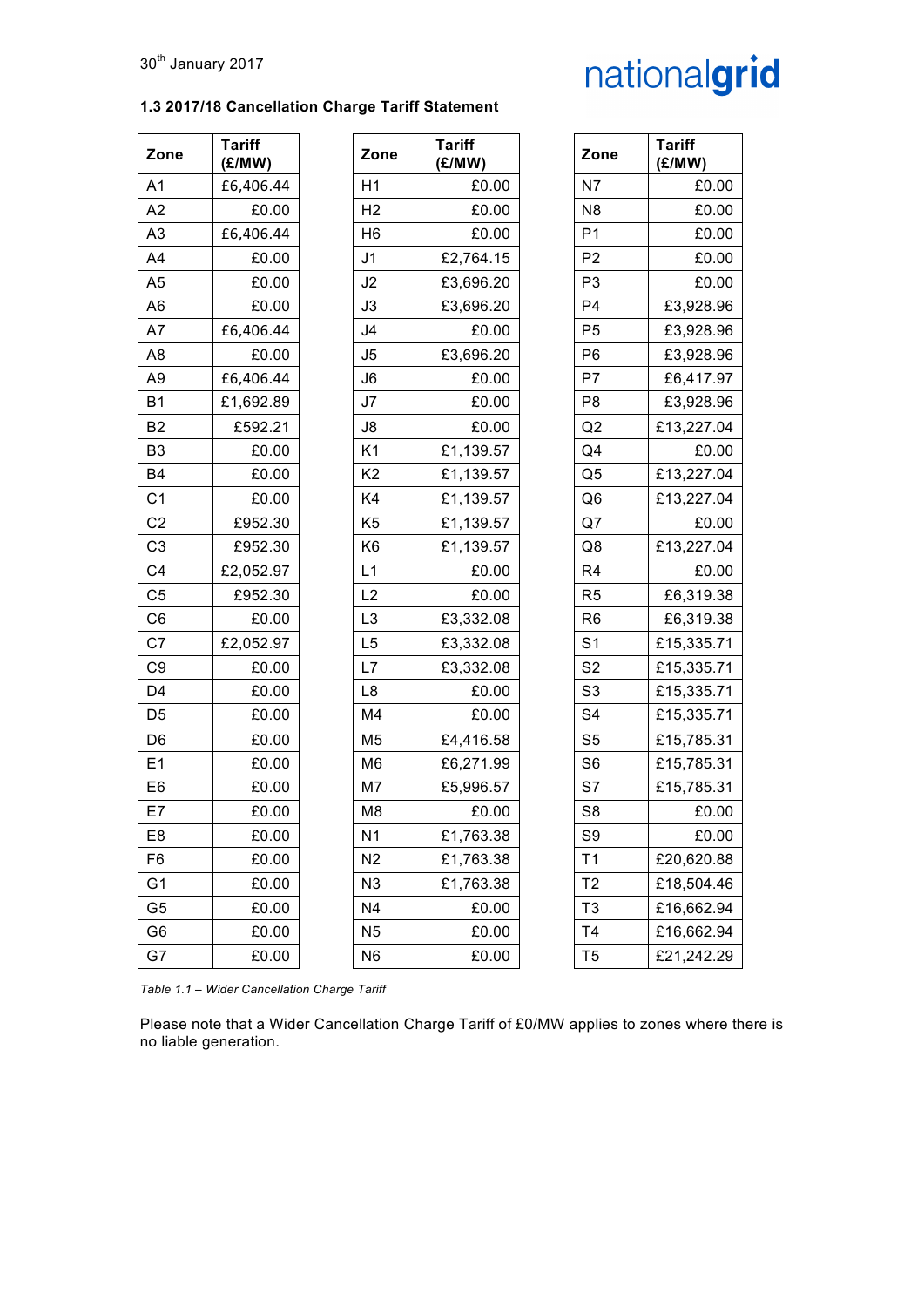

#### **1.4 Closure and TEC Reduction – Connected Generation**

In the event of notification of a reduction in Transmission Entry Capacity (TEC) Connected Generators will be liable for up to two years Wider Cancellation Charge based on notice of reduction or closure. Please note that the tariff is applicable from the date of notice.

| Years notice | % liability of wider cancellation charge |
|--------------|------------------------------------------|
|              | $0\%$                                    |
|              | 75%                                      |
|              | 100%                                     |

*Table 1.2 – Notice Periods*

This liability replaces the previous liability which was equal to Transmission Network Use of System (TNUoS) charges at their contracted capacity.

For comparison, the link below shows the forecast future TNUoS tariffs.

http://www2.nationalgrid.com/UK/Industry-information/System-charges/Electricitytransmission/Approval-conditions/Condition-5/

#### **2. Inputs**

The wider cancellation charge is calculated using each Transmission Owner's (TO) forecast of both load related and non load related wider capex. The apportionment of wider capex to each zone is based on the following factors.

| Input                     | <b>Source/Fixed Factor</b>    | <b>Description</b>                     |
|---------------------------|-------------------------------|----------------------------------------|
| User Risk Factor          | 50%                           | The share of the wider risk between    |
|                           |                               | generation and consumers.              |
| <b>Global Asset Reuse</b> | 33%                           | The percentage of the wider            |
| Factor                    |                               | transmission assets which a TO could   |
|                           |                               | potentially reuse on another project.  |
| Boundary levels           | Gone Green 2016 as            | Depth of each ETYS boundary            |
|                           | shown in ETYS 2016            | multiplied by the increase in required |
|                           |                               | capability on that boundary.           |
| Boundary non-             | Gone Green 2016 as            | Ratio between available capacity and   |
| compliance factors        | shown in ETYS 2016            | required capability on each boundary.  |
| Generation base           | <b>TEC and Interconnector</b> | Current and Future Generation by zone. |
|                           | Register, ETYS 2016           |                                        |
| Capex data                | TO forecasts                  | TO forecasts of load related and non   |
|                           |                               | load related wider capex               |

*Table 2.1 – Calculation Inputs*

Please note that for further information on boundary compliance, future reinforcements, which zones impact on each boundary, capabilities and required transfers please refer to Chapter 3 of the Electricity Ten Year Statement (ETYS).

Tariffs were calculated according to the methodology in CUSC Section 15 using zones and boundaries from ETYS which has replaced Seven Year Statement (SYS). There is an increase in the number of zones used which allows keeping these zones if new boundaries are introduced in the future.

Network boundaries and zones are shown in ETYS Appendices A1.2 and A1.4 respectively. Mapping of ETYS zones to boundaries is shown in ETYS Appendix F.2.

You can find the latest Electricity Ten Year Statement by following this link:

http://www2.nationalgrid.com/UK/Industry-information/Future-of-Energy/Electricity-Ten-Year-Statement/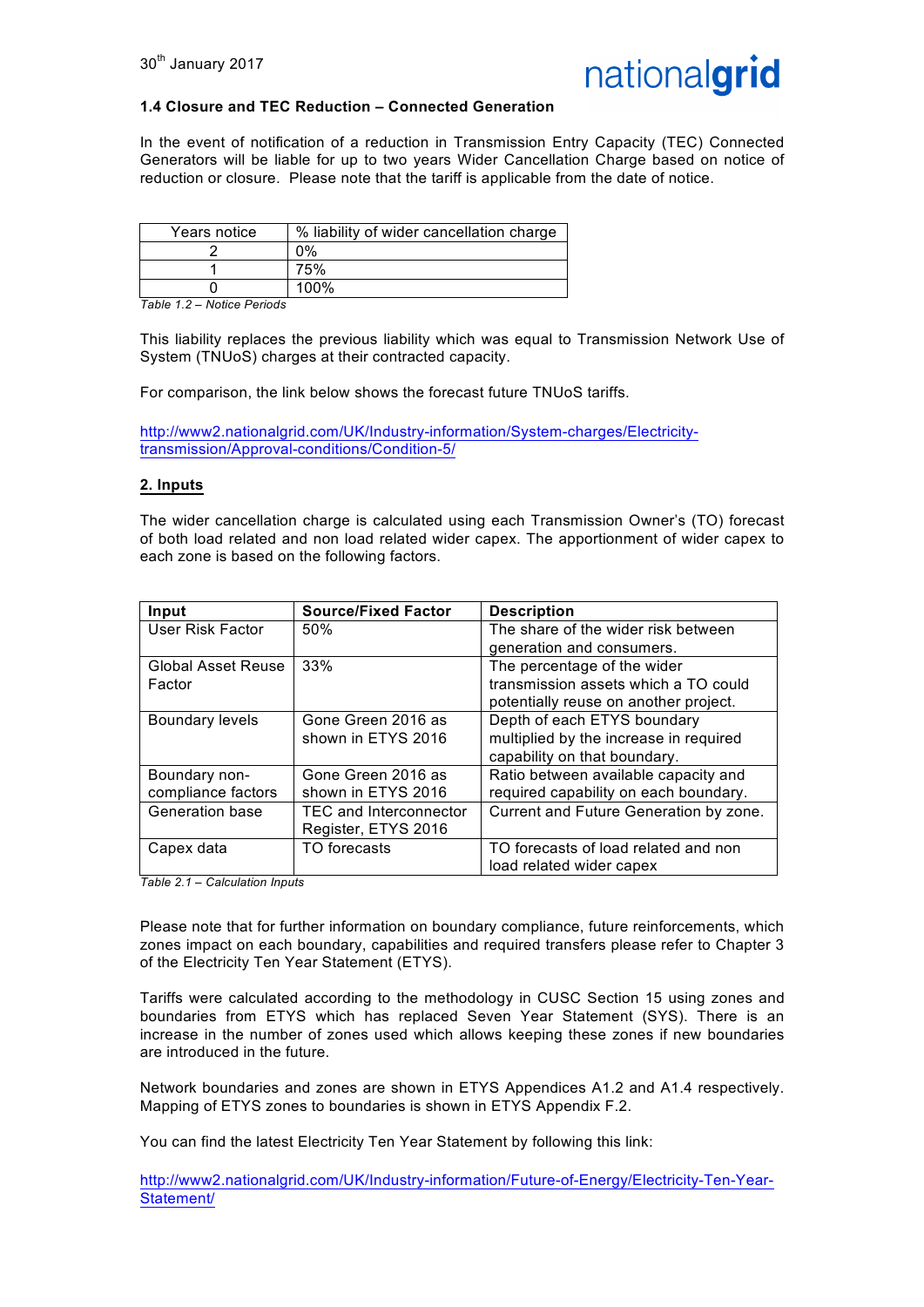### **3. Calculation Variables 2017/18**

This section shows details of the capital expenditure (capex) figures and boundary data that feed into the calculation of the wider cancellation charge tariff.

#### **3.1 Capex**

Table 3.1 shows the combined load related and non load related wider capex figures for the three current onshore TO's, namely National Grid Electricity Transmission (NGET), Scottish Hydro Electric Transmission (SHE Transmission) and Scottish Power Transmission (SPT), for the 2017/18 period;

|                              | £m  |
|------------------------------|-----|
| Wider Load Related Capex     | 818 |
| Wider Non Load Related Capex | 997 |
| Table 3.1 – Capex Figures    |     |

## **3.2 Boundary Data**

Table 3.2 shows by zone the boundary capabilities, required increase in capabilities and compliance factors used to calculate the 2017/18 tariff:

| <b>Boundary</b>                  | <b>Current</b><br>Capability<br>(MW) | Increase in<br><b>Required</b><br>Capability<br>(MW) | <b>Compliance</b><br><b>Factor</b> |
|----------------------------------|--------------------------------------|------------------------------------------------------|------------------------------------|
| B <sub>0</sub>                   | 245                                  | 606                                                  | 40%                                |
| <b>B1</b>                        | 1,900                                | 1,952                                                | 97%                                |
| B <sub>2</sub>                   | 2,200                                | 2,216                                                | 99%                                |
| <b>B4</b>                        | 2,900                                | 2,952                                                | 98%                                |
| <b>B5</b>                        | 3,600                                | 2,603                                                | 100%                               |
| B <sub>6</sub>                   | 3,550                                | 4,989                                                | 71%                                |
| <b>B7</b>                        | 4,320                                | 4,804                                                | 90%                                |
| B7a                              | 5,920                                | 6,960                                                | 85%                                |
| B <sub>8</sub>                   | 10,890                               | 7,712                                                | 100%                               |
| B <sub>9</sub>                   | 13,110                               | 7,850                                                | 100%                               |
| <b>B10</b>                       | 6,390                                | 4,426                                                | 100%                               |
| <b>B11</b>                       | 8,650                                | 6,434                                                | 100%                               |
| <b>B12</b>                       | $-6,600$                             | $-3,396$                                             | 100%                               |
| <b>B13</b>                       | $-3,012$                             | $-1,089$                                             | 100%                               |
| <b>B14</b>                       | 12,300                               | 10,171                                               | 100%                               |
| <b>B15</b>                       | 8,540                                | 6,100                                                | 100%                               |
| <b>B16</b>                       | 14,200                               | 11,716                                               | 100%                               |
| <b>B17</b>                       | 7,416                                | 6,392                                                | 100%                               |
| SC <sub>1</sub>                  | 5,600                                | 2,341                                                | 100%                               |
| EC <sub>1</sub>                  | 4,798                                | 2,123                                                | 100%                               |
| EC <sub>3</sub>                  | 3,070                                | 786                                                  | 100%                               |
| EC <sub>5</sub>                  | 3,840                                | 1,918                                                | 100%                               |
| SW <sub>1</sub>                  | 3,939                                | 2,834                                                | 100%                               |
| NW1                              | 1,800                                | $-117$                                               | 100%                               |
| NW <sub>2</sub>                  | 1,460                                | 2,334                                                | 63%                                |
| NW3                              | 5,580                                | 2,846                                                | 100%                               |
| NW4<br>Table 3.2 - Boundary Data | 5,900                                | 3,577                                                | 100%                               |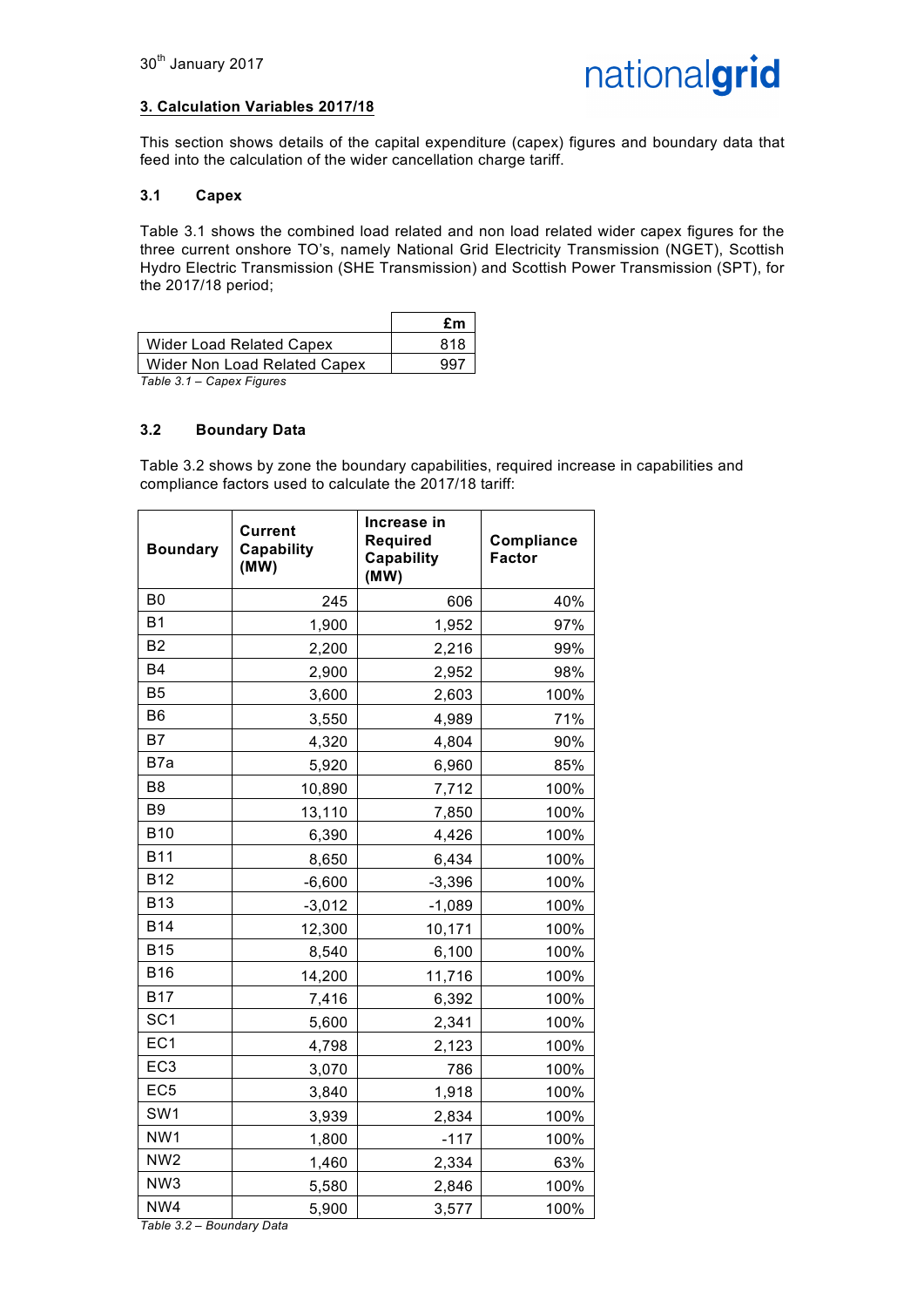

### **4 Forecasts**

#### **4.1 Capex**

Table 4.1 shows the forecast load related and non load related capex figures for the three financial years beyond 2017/18 shown section 2 of this document:

|                              | 18/19<br>£m | 19/20<br>£m | 20/21<br>£m |
|------------------------------|-------------|-------------|-------------|
| Wider Load Related Capex     | 782         | 814         |             |
| Wider Non Load Related Capex | 991         | 1061        | 896         |

*Table 4.1 – Forecast Capex*

#### **4.2 Tariffs**

Tables 4.2-4.4 show the forecast of the wider cancellation charge tariff for the three financial years beyond the published statement shown in section 1.3 of this document:

#### **2018/19 Forecast Tariffs**

| Zone           | <b>Tariff</b><br>(E/MW) | Zone            | <b>Tariff</b><br>(E/MW) | Zone           | <b>Tariff</b><br>(E/MW) |
|----------------|-------------------------|-----------------|-------------------------|----------------|-------------------------|
| A <sub>1</sub> | £6,917.96               | H1              | £62.85                  | N7             | £0.00                   |
| A2             | £0.00                   | H <sub>2</sub>  | £62.85                  | N <sub>8</sub> | £0.00                   |
| A3             | £6,917.96               | H <sub>6</sub>  | £62.85                  | P <sub>1</sub> | £0.00                   |
| A4             | £0.00                   | J <sub>1</sub>  | £2,062.23               | P <sub>2</sub> | £0.00                   |
| A <sub>5</sub> | £0.00                   | J2              | £1,961.94               | P <sub>3</sub> | £0.00                   |
| A <sub>6</sub> | £0.00                   | J3              | £1,961.94               | P <sub>4</sub> | £3,402.84               |
| A7             | £6,917.96               | J <sub>4</sub>  | £0.00                   | P <sub>5</sub> | £3,402.84               |
| A8             | £0.00                   | J5              | £1,961.94               | P <sub>6</sub> | £3,402.84               |
| A <sub>9</sub> | £6,917.96               | J6              | £0.00                   | P7             | £5,629.20               |
| <b>B1</b>      | £1,827.29               | J7              | £0.00                   | P <sub>8</sub> | £3,402.84               |
| B <sub>2</sub> | £723.18                 | J8              | £0.00                   | Q2             | £9,381.77               |
| B <sub>3</sub> | £0.00                   | K <sub>1</sub>  | £1,090.59               | Q <sub>4</sub> | £0.00                   |
| <b>B4</b>      | £0.00                   | $\overline{K2}$ | £1,090.59               | Q <sub>5</sub> | £9,381.77               |
| C <sub>1</sub> | £0.00                   | K4              | £1,090.59               | Q <sub>6</sub> | £9,381.77               |
| C <sub>2</sub> | £747.31                 | K <sub>5</sub>  | £1,090.59               | Q7             | £0.00                   |
| C <sub>3</sub> | £747.31                 | K <sub>6</sub>  | £1,090.59               | Q8             | £9,381.77               |
| C <sub>4</sub> | £1,851.42               | L1              | £0.00                   | R <sub>4</sub> | £0.00                   |
| C <sub>5</sub> | £747.31                 | L2              | £0.00                   | R <sub>5</sub> | £4,476.50               |
| C <sub>6</sub> | £0.00                   | L <sub>3</sub>  | £3,077.73               | R <sub>6</sub> | £4,476.50               |
| C <sub>7</sub> | £1,851.42               | L <sub>5</sub>  | £3,077.73               | S <sub>1</sub> | £10,996.92              |
| C <sub>9</sub> | £0.00                   | L7              | £3,077.73               | S <sub>2</sub> | £10,996.92              |
| D <sub>4</sub> | £0.00                   | L8              | £0.00                   | S <sub>3</sub> | £10,996.92              |
| D <sub>5</sub> | £0.00                   | M4              | £0.00                   | S <sub>4</sub> | £11,344.29              |
| D <sub>6</sub> | £0.00                   | M <sub>5</sub>  | £4,633.70               | S <sub>5</sub> | £11,344.29              |
| E1             | £0.00                   | M <sub>6</sub>  | £6,270.74               | S <sub>6</sub> | £11,344.29              |
| E <sub>6</sub> | £0.00                   | M7              | £6,030.39               | S7             | £11,344.29              |
| E7             | £6,456.55               | M8              | £0.00                   | S <sub>8</sub> | £0.00                   |
| E8             | £0.00                   | N <sub>1</sub>  | £1,544.76               | S <sub>9</sub> | £0.00                   |
| F <sub>6</sub> | £7,560.66               | N <sub>2</sub>  | £1,544.76               | T1             | £14,918.75              |
| G <sub>1</sub> | £0.00                   | N3              | £1,544.76               | T <sub>2</sub> | £13,342.31              |
| G <sub>5</sub> | £0.00                   | N <sub>4</sub>  | £0.00                   | T <sub>3</sub> | £11,955.12              |
| G <sub>6</sub> | £0.00                   | N <sub>5</sub>  | £0.00                   | T <sub>4</sub> | £11,955.12              |
| G7             | £62.85                  | N <sub>6</sub>  | £0.00                   | T <sub>5</sub> | £15,402.21              |

| Tariff<br>(E/MW) | Zone           | <b>Tariff</b><br>(E/MW) |
|------------------|----------------|-------------------------|
| £6,917.96        | H1             | £62.85                  |
| £0.00            | H <sub>2</sub> | £62.85                  |
| £6,917.96        | H <sub>6</sub> | £62.85                  |
| £0.00            | J <sub>1</sub> | £2,062.23               |
| £0.00            | J2             | £1,961.94               |
| £0.00            | J3             | £1,961.94               |
| £6,917.96        | J <sub>4</sub> | £0.00                   |
| £0.00            | J5             | £1,961.94               |
| £6,917.96        | J6             | £0.00                   |
| £1,827.29        | J7             | £0.00                   |
| £723.18          | J8             | £0.00                   |
| £0.00            | K <sub>1</sub> | £1,090.59               |
| £0.00            | K <sub>2</sub> | £1,090.59               |
| £0.00            | K4             | £1,090.59               |
| £747.31          | K <sub>5</sub> | £1,090.59               |
| £747.31          | K <sub>6</sub> | £1,090.59               |
| £1,851.42        | L1             | £0.00                   |
| £747.31          | L <sub>2</sub> | £0.00                   |
| £0.00            | L <sub>3</sub> | £3,077.73               |
| £1,851.42        | L5             | £3,077.73               |
| £0.00            | L7             | £3,077.73               |
| £0.00            | L8             | £0.00                   |
| £0.00            | M <sub>4</sub> | £0.00                   |
| £0.00            | M <sub>5</sub> | £4,633.70               |
| £0.00            | M <sub>6</sub> | £6,270.74               |
| £0.00            | M7             | £6,030.39               |
| £6,456.55        | M <sub>8</sub> | £0.00                   |
| £0.00            | N <sub>1</sub> | £1,544.76               |
| £7,560.66        | N <sub>2</sub> | £1,544.76               |
| £0.00            | N <sub>3</sub> | £1,544.76               |
| £0.00            | N <sub>4</sub> | £0.00                   |
| £0.00            | N <sub>5</sub> | £0.00                   |
| £62.85           | N <sub>6</sub> | £0.00                   |

| Tariff<br>(E/MW) | Zone           | <b>Tariff</b><br>(E/MW) |
|------------------|----------------|-------------------------|
| £62.85           | N7             | £0.00                   |
| £62.85           | N <sub>8</sub> | £0.00                   |
| £62.85           | P <sub>1</sub> | £0.00                   |
| £2,062.23        | P <sub>2</sub> | £0.00                   |
| £1,961.94        | P <sub>3</sub> | £0.00                   |
| £1,961.94        | P <sub>4</sub> | £3,402.84               |
| £0.00            | P <sub>5</sub> | £3,402.84               |
| £1,961.94        | P <sub>6</sub> | £3,402.84               |
| £0.00            | P7             | £5,629.20               |
| £0.00            | P8             | £3,402.84               |
| £0.00            | Q <sub>2</sub> | £9,381.77               |
| £1,090.59        | Q <sub>4</sub> | £0.00                   |
| £1,090.59        | Q5             | £9,381.77               |
| £1,090.59        | Q6             | £9,381.77               |
| £1,090.59        | Q7             | £0.00                   |
| £1,090.59        | Q8             | £9,381.77               |
| £0.00            | R <sub>4</sub> | £0.00                   |
| £0.00            | R <sub>5</sub> | £4,476.50               |
| £3,077.73        | R <sub>6</sub> | £4,476.50               |
| £3,077.73        | S <sub>1</sub> | £10,996.92              |
| £3,077.73        | S <sub>2</sub> | £10,996.92              |
| £0.00            | S <sub>3</sub> | £10,996.92              |
| £0.00            | S4             | £11,344.29              |
| £4,633.70        | S <sub>5</sub> | £11,344.29              |
| £6,270.74        | S <sub>6</sub> | £11,344.29              |
| £6,030.39        | S7             | £11,344.29              |
| £0.00            | S8             | £0.00                   |
| £1,544.76        | S <sub>9</sub> | £0.00                   |
| £1,544.76        | T1             | £14,918.75              |
| £1,544.76        | T2             | £13,342.31              |
| £0.00            | T <sub>3</sub> | £11,955.12              |
| £0.00            | T <sub>4</sub> | £11,955.12              |
| £0.00            | T <sub>5</sub> | £15,402.21              |

*Table 4.2 – 2018/19 Forecast Tariffs*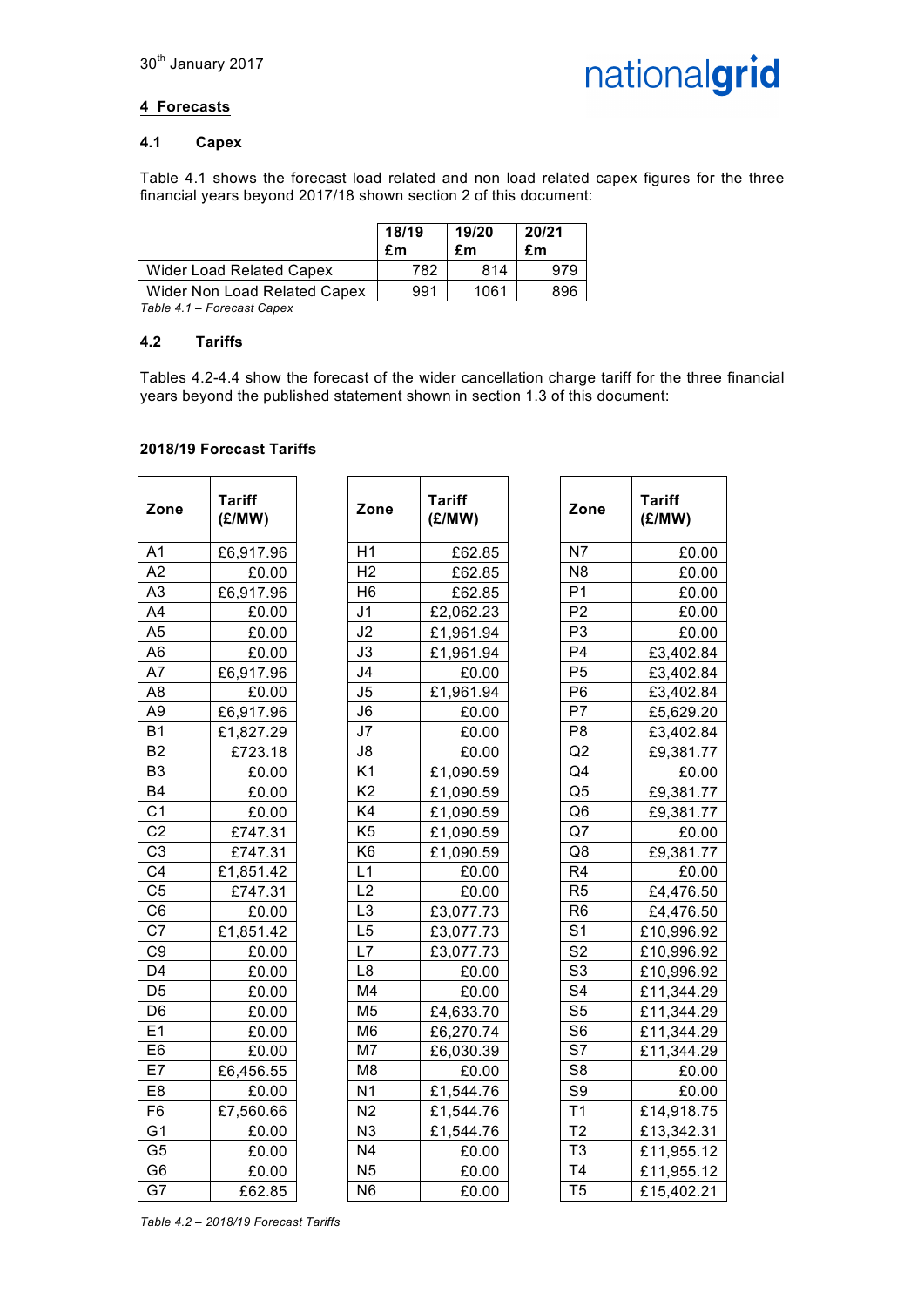# nationalgrid

### **2019/20 Forecast Tariffs**

| Zone           | <b>Tariff</b><br>(E/MW) | Zone           | <b>Tariff</b><br>(E/MW) | Zone           | <b>Tariff</b><br>(E/MW) |
|----------------|-------------------------|----------------|-------------------------|----------------|-------------------------|
| A <sub>1</sub> | £7,819.25               | H1             | £574.36                 | N7             | £0.00                   |
| A2             | £0.00                   | H <sub>2</sub> | £574.36                 | N <sub>8</sub> | £0.00                   |
| A <sub>3</sub> | £7,819.25               | H <sub>6</sub> | £574.36                 | P <sub>1</sub> | £0.00                   |
| A4             | £0.00                   | J <sub>1</sub> | £2,207.90               | P <sub>2</sub> | £0.00                   |
| A <sub>5</sub> | £0.00                   | J2             | £1,860.20               | P <sub>3</sub> | £0.00                   |
| A6             | £0.00                   | J3             | £1,860.20               | P <sub>4</sub> | £3,150.13               |
| A7             | £7,819.25               | J <sub>4</sub> | £0.00                   | P <sub>5</sub> | £3,150.13               |
| A <sub>8</sub> | £0.00                   | J <sub>5</sub> | £1,860.20               | P <sub>6</sub> | £3,150.13               |
| A <sub>9</sub> | £7,819.25               | J6             | £0.00                   | P7             | £5,937.48               |
| <b>B1</b>      | £1,600.70               | J7             | £0.00                   | P <sub>8</sub> | £3,150.13               |
| B <sub>2</sub> | £418.60                 | J8             | £0.00                   | Q2             | £7,812.45               |
| B <sub>3</sub> | £0.00                   | K <sub>1</sub> | £1,175.36               | Q <sub>4</sub> | £0.00                   |
| <b>B4</b>      | £0.00                   | K <sub>2</sub> | £1,175.36               | Q <sub>5</sub> | £7,812.45               |
| C <sub>1</sub> | £0.00                   | K4             | £1,175.36               | Q <sub>6</sub> | £7,812.45               |
| C <sub>2</sub> | £672.18                 | K <sub>5</sub> | £1,175.36               | Q7             | £0.00                   |
| C <sub>3</sub> | £672.18                 | K <sub>6</sub> | £1,175.36               | Q8             | £7,812.45               |
| C <sub>4</sub> | £1,854.28               | L1             | £0.00                   | R <sub>4</sub> | £0.00                   |
| C <sub>5</sub> | £672.18                 | L <sub>2</sub> | £0.00                   | R <sub>5</sub> | £3,699.19               |
| C <sub>6</sub> | £0.00                   | L <sub>3</sub> | £2,659.32               | R <sub>6</sub> | £3,699.19               |
| C <sub>7</sub> | £1,854.28               | L5             | £2,659.32               | S <sub>1</sub> | £9,330.33               |
| C <sub>9</sub> | £0.00                   | L7             | £2,659.32               | S <sub>2</sub> | £9,330.33               |
| D <sub>4</sub> | £0.00                   | L8             | £0.00                   | S <sub>3</sub> | £9,330.33               |
| D <sub>5</sub> | £0.00                   | M4             | £0.00                   | S <sub>4</sub> | £9,786.61               |
| D <sub>6</sub> | £0.00                   | M <sub>5</sub> | £5,164.49               | S <sub>5</sub> | £9,786.61               |
| E1             | £0.00                   | M <sub>6</sub> | £6,907.23               | S <sub>6</sub> | £9,786.61               |
| E <sub>6</sub> | £0.00                   | M7             | £6,652.71               | S7             | £9,786.61               |
| E7             | £7,866.71               | M <sub>8</sub> | £0.00                   | S <sub>8</sub> | £0.00                   |
| E8             | £0.00                   | N <sub>1</sub> | £1,398.91               | S <sub>9</sub> | £0.00                   |
| F <sub>6</sub> | £9,048.81               | N <sub>2</sub> | £1,398.91               | T1             | £13,775.94              |
| G <sub>1</sub> | £0.00                   | N <sub>3</sub> | £1,398.91               | T <sub>2</sub> | £11,723.02              |
| G <sub>5</sub> | £0.00                   | N <sub>4</sub> | £0.00                   | T <sub>3</sub> | £10,475.54              |
| G <sub>6</sub> | £0.00                   | N <sub>5</sub> | £0.00                   | T <sub>4</sub> | £10,475.54              |
| G7             | £574.36                 | N <sub>6</sub> | £0.00                   | T <sub>5</sub> | £14,567.39              |

| e | <b>Tariff</b><br>(E/MW) | Zone           | <b>Tariff</b><br>(E/MW) |
|---|-------------------------|----------------|-------------------------|
|   | £574.36                 | N7             | £0.00                   |
|   | £574.36                 | N8             | £0.00                   |
|   | £574.36                 | P <sub>1</sub> | £0.00                   |
|   | £2,207.90               | P <sub>2</sub> | £0.00                   |
|   | £1,860.20               | P <sub>3</sub> | £0.00                   |
|   | £1,860.20               | P <sub>4</sub> | £3,150.13               |
|   | £0.00                   | P <sub>5</sub> | £3,150.13               |
|   | £1,860.20               | P <sub>6</sub> | £3,150.13               |
|   | £0.00                   | P7             | £5,937.48               |
|   | £0.00                   | P <sub>8</sub> | £3,150.13               |
|   | £0.00                   | Q2             | £7,812.45               |
|   | £1,175.36               | Q <sub>4</sub> | £0.00                   |
|   | £1,175.36               | Q5             | £7,812.45               |
|   | £1,175.36               | Q <sub>6</sub> | £7,812.45               |
|   | £1,175.36               | Q7             | £0.00                   |
|   | £1,175.36               | Q8             | £7,812.45               |
|   | £0.00                   | R <sub>4</sub> | £0.00                   |
|   | £0.00                   | R <sub>5</sub> | £3,699.19               |
|   | £2,659.32               | R <sub>6</sub> | £3,699.19               |
|   | £2,659.32               | S <sub>1</sub> | £9,330.33               |
|   | £2,659.32               | S <sub>2</sub> | £9,330.33               |
|   | £0.00                   | S <sub>3</sub> | £9,330.33               |
|   | £0.00                   | S <sub>4</sub> | £9,786.61               |
|   | £5,164.49               | S <sub>5</sub> | £9,786.61               |
|   | £6,907.23               | S <sub>6</sub> | £9,786.61               |
|   | £6,652.71               | S7             | £9,786.61               |
|   | £0.00                   | S <sub>8</sub> | £0.00                   |
|   | £1,398.91               | S9             | £0.00                   |
|   | £1,398.91               | T <sub>1</sub> | £13,775.94              |
|   | £1,398.91               | T <sub>2</sub> | £11,723.02              |
|   | £0.00                   | T <sub>3</sub> | £10,475.54              |
|   | £0.00                   | T <sub>4</sub> | £10,475.54              |
|   | £0.00                   | T <sub>5</sub> | £14,567.39              |

*Table 4.3 – 2019/20 Forecast Tariffs*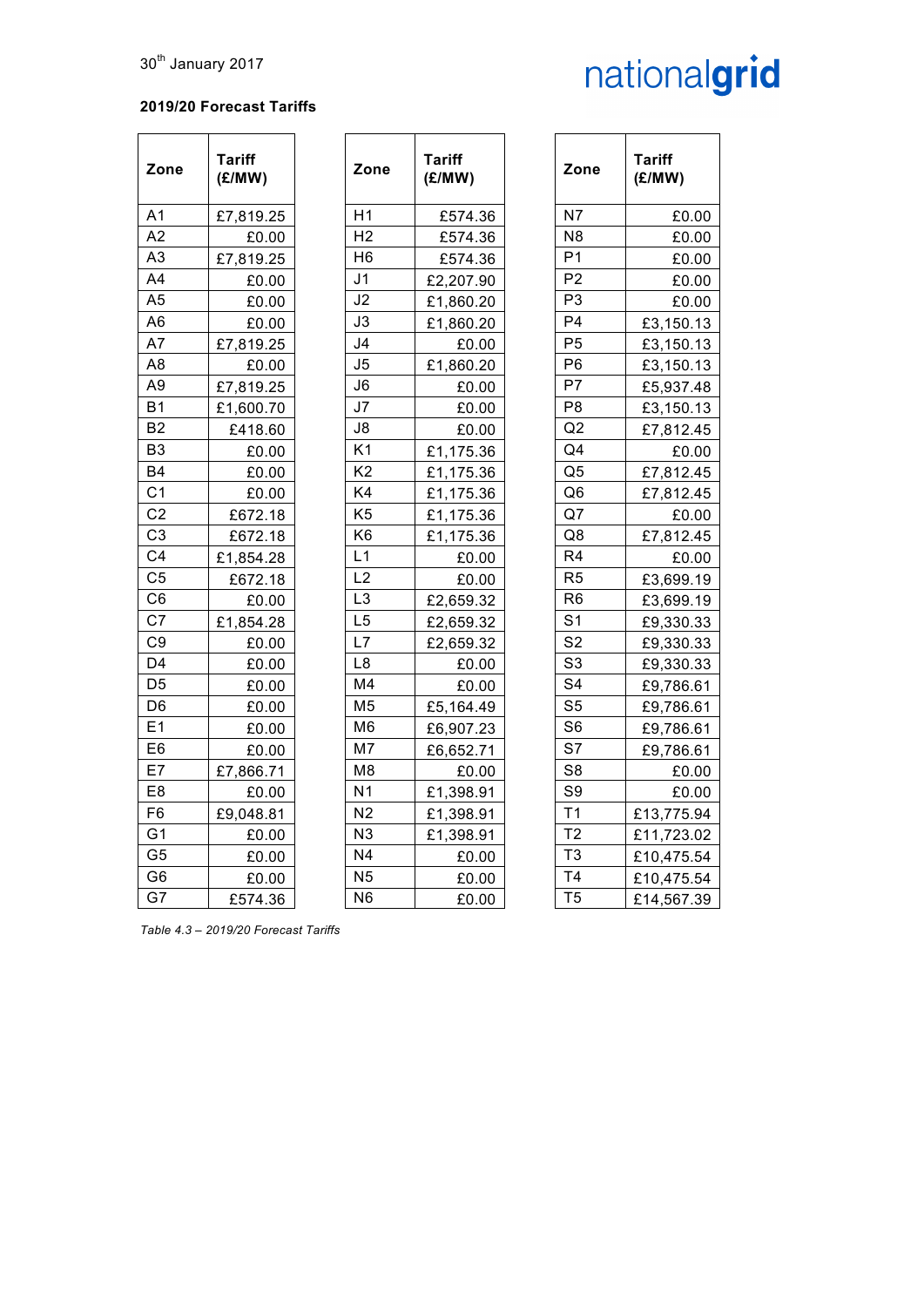# nationalgrid

### **2020/21 Forecast Tariffs**

| Zone           | <b>Tariff</b><br>(E/MW) | Zone           | <b>Tariff</b><br>(E/MW) | Zone                     | <b>Tariff</b><br>(E/MW) |
|----------------|-------------------------|----------------|-------------------------|--------------------------|-------------------------|
| A1             | £6,586.00               | H1             | £376.00                 | N7                       | £0.00                   |
| A2             | £0.00                   | H <sub>2</sub> | £376.00                 | N <sub>8</sub>           | £0.00                   |
| A <sub>3</sub> | £6,586.00               | H <sub>6</sub> | £376.00                 | P <sub>1</sub>           | £0.00                   |
| A4             | £0.00                   | J <sub>1</sub> | £1,864.54               | P <sub>2</sub>           | £0.00                   |
| A <sub>5</sub> | £0.00                   | J2             | £1,372.30               | P <sub>3</sub>           | £0.00                   |
| A <sub>6</sub> | £0.00                   | J3             | £1,372.30               | P <sub>4</sub>           | £3,324.48               |
| A7             | £6,586.00               | J4             | £0.00                   | P <sub>5</sub>           | £3,324.48               |
| A <sub>8</sub> | £0.00                   | J5             | £1,372.30               | P <sub>6</sub>           | £3,324.48               |
| A <sub>9</sub> | £6,586.00               | J6             | £0.00                   | P7                       | £4,999.33               |
| <b>B1</b>      | £0.00                   | J <sub>7</sub> | £0.00                   | P <sub>8</sub>           | £3,324.48               |
| <b>B2</b>      | £177.90                 | J8             | £0.00                   | Q2                       | £7,617.30               |
| B <sub>3</sub> | £0.00                   | K <sub>1</sub> | £1,450.07               | Q <sub>4</sub>           | £0.00                   |
| <b>B4</b>      | £0.00                   | K <sub>2</sub> | £1,450.07               | Q <sub>5</sub>           | £7,617.30               |
| C <sub>1</sub> | £0.00                   | K4             | £1,450.07               | Q <sub>6</sub>           | £7,617.30               |
| C <sub>2</sub> | £543.23                 | K <sub>5</sub> | £1,450.07               | Q7                       | £0.00                   |
| C <sub>3</sub> | £543.23                 | K <sub>6</sub> | £1,450.07               | Q8                       | £7,617.30               |
| C <sub>4</sub> | £0.00                   | L1             | £0.00                   | R <sub>4</sub>           | £0.00                   |
| C <sub>5</sub> | £543.23                 | L <sub>2</sub> | £0.00                   | R <sub>5</sub>           | £3,919.36               |
| C <sub>6</sub> | £0.00                   | L <sub>3</sub> | £2,839.37               | R <sub>6</sub>           | £3,919.36               |
| C <sub>7</sub> | £0.00                   | L5             | £2,839.37               | S <sub>1</sub>           | £9,320.39               |
| C <sub>9</sub> | £0.00                   | L7             | £2,839.37               | $\overline{\mathsf{S}2}$ | £9,320.39               |
| D <sub>4</sub> | £0.00                   | L8             | £0.00                   | S <sub>3</sub>           | £9,320.39               |
| D5             | £0.00                   | M <sub>4</sub> | £0.00                   | S <sub>4</sub>           | £9,835.85               |
| D <sub>6</sub> | £0.00                   | M <sub>5</sub> | £5,134.35               | S <sub>5</sub>           | £9,835.85               |
| E1             | £0.00                   | M <sub>6</sub> | £6,603.10               | S <sub>6</sub>           | £9,835.85               |
| E <sub>6</sub> | £0.00                   | M <sub>7</sub> | £6,389.78               | S7                       | £9,835.85               |
| E7             | £0.00                   | M <sub>8</sub> | £0.00                   | S <sub>8</sub>           | £0.00                   |
| E <sub>8</sub> | £0.00                   | N <sub>1</sub> | £1,813.89               | S <sub>9</sub>           | £0.00                   |
| F <sub>6</sub> | £0.00                   | N <sub>2</sub> | £1,813.89               | T1                       | £14,356.62              |
| G <sub>1</sub> | £0.00                   | N <sub>3</sub> | £1,813.89               | T <sub>2</sub>           | £12,068.49              |
| G <sub>5</sub> | £0.00                   | N <sub>4</sub> | £0.00                   | T <sub>3</sub>           | £10,636.96              |
| G <sub>6</sub> | £0.00                   | N <sub>5</sub> | £0.00                   | T <sub>4</sub>           | £10,636.96              |
| G7             | £376.00                 | N <sub>6</sub> | £0.00                   | T <sub>5</sub>           | £15,257.93              |

*Table 4.4 – 2020/21 Forecast Tariffs*

*Please note that the forecast figures shown in tables 4.2-4.4 are calculated using the current capability and transfer data and the forecast capex figures from the three onshore TO's. These figures are indicative and therefore subject to change, including as capex forecasts are updated by the transmission companies on an annual basis.*